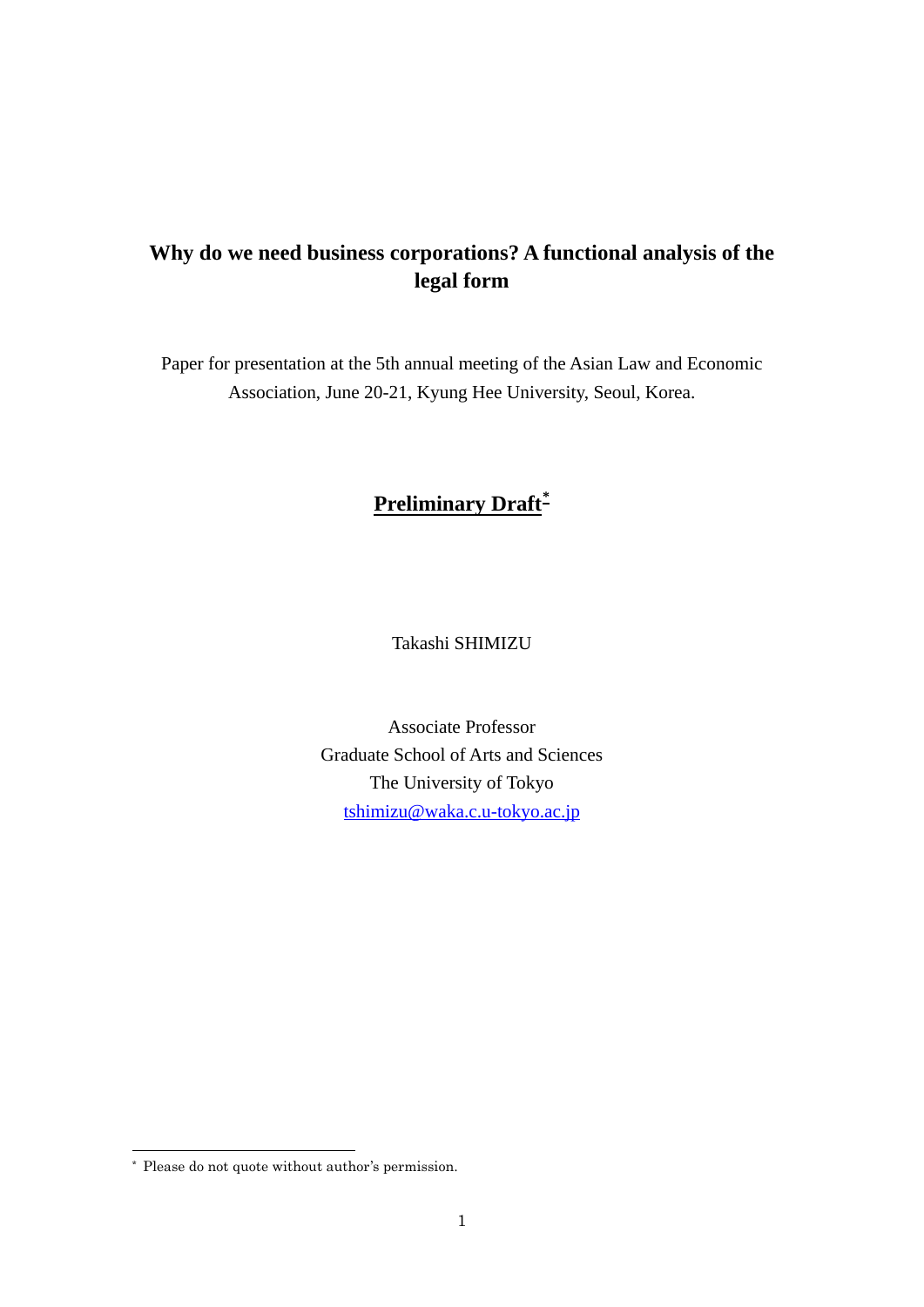### **Why do we need business corporations? A functional analysis of the legal form**

#### **Introduction**

Usually a business is operated under a certain legal form, such as a business corporation (a limited company), a partnership, a LLC, or a sole proprietorship. Among those, a business corporation is one of the most common forms of business in most countries. Here a business corporation is defined as a legal form that has a legal personality and issue stocks to general public (public corporation) or to specific people (closed corporation). This specific kind of legal form exists and prevails in many countries, including the United States, the United Kingdom (a limited company), Germany (Aktiengesellschaft), Korea (Jusik Hoesa) and Japan (Kabushiki Kaisha).

 Then the question is; why do we need this type of legal form? In other words, is a business corporation as a legal form useful in doing business? If yes, in what sense? The purpose of this paper is to try to answer these questions. Hansmann and Kraakman (2000), for example, raised questions such as "what more, if anything, these entities [legal forms] offer" and "Do they [legal forms] (…) play essentially the same role performed by privately supplied standard-form contracts." If legal forms of business enterprises, such as a business corporation, are just standard forms of contracts between stakeholders, I can stop my analysis here. As Hansmann and Kraakman (2000) continued their analysis, however, it seems to us that those legal forms are not just standard forms of contracts. Moreover, some scholars, such as Blair and Stout (1999) or Iwai (1999), even opposed the view that business enterprises are basically a bundle of contracts between stakeholders, which is known as the "nexus of contract" theory (Alchian and Demsetz, 1972; Jensen and Meckling, 1976). Their papers suggest that there are many problems to be investigated.

 In this paper, I tried to tackle the question above from the standpoint that is different from previous studies, i.e., the standpoint of organizational theory (Barnard, 1938; Simon, 1947; March and Simon, 1958). As Blair and Stout (1999) and Iwai (1999) indicated, we cannot disregard the role of human capital, especially firm-specific human capital. In a business enterprise, human capital is utilized by organizational coordination. In other words, a business organization plays an important role in utilizing human capital. Thus one way to answer the above question is to focus on the role of a business organization and investigate the relationship between functions of a business organization and a legal form.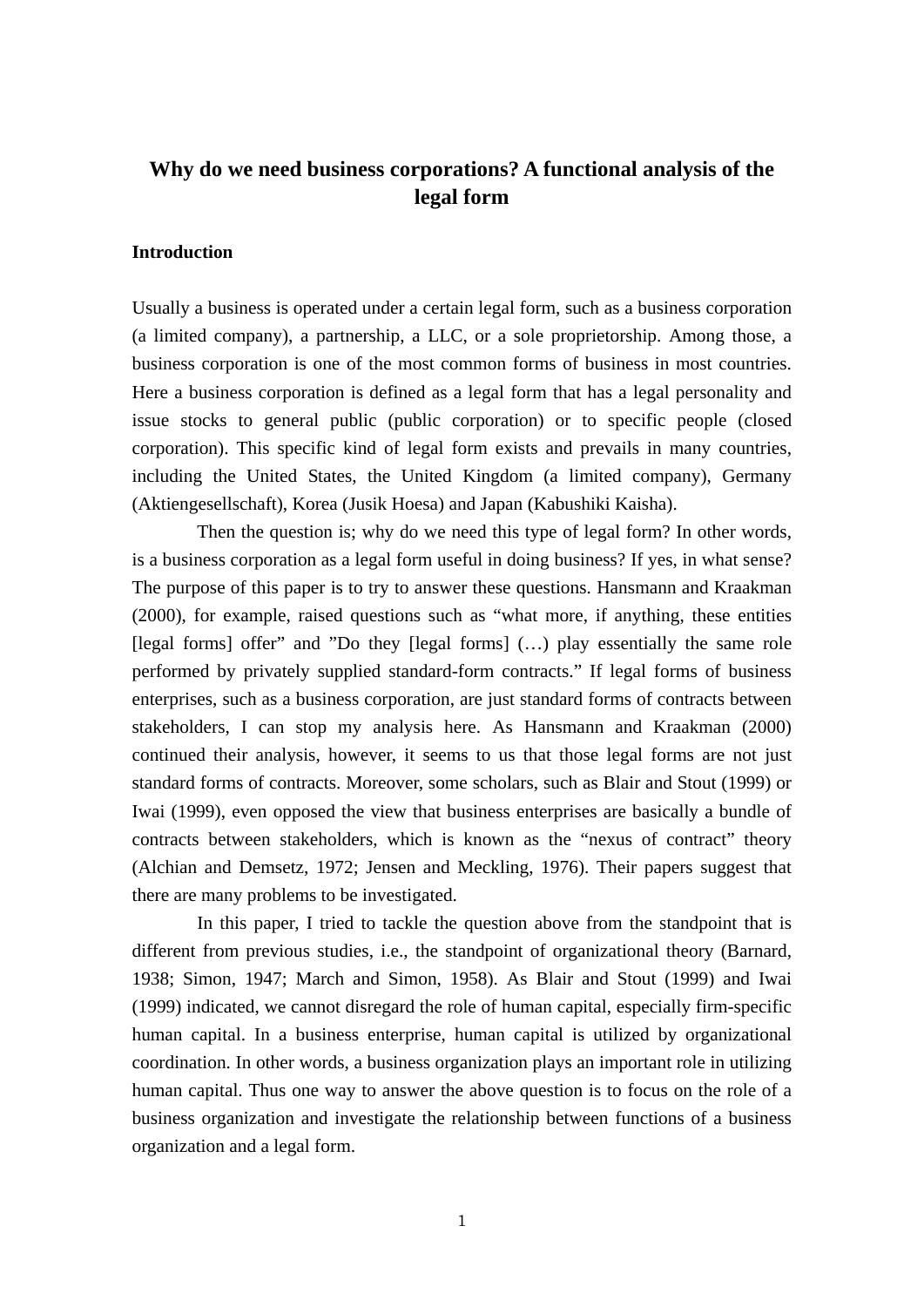The approach of this paper has not taken in previous studies. Though Blair and Stout (1999) focused on the role of human capital, they did not analyze the function of a business organization. Iwai (1999) pointed out the importance of organization and organizational asset, but he did not investigate the inside of a business organization, that is, role of communication and coordination, for example. Teubner (1988) introduced organizations into his analysis of legal person, but his analysis focused on the self-defining or self-description of organizations. On the other hand, some scholars of business administration who investigated corporate social responsibility are interested in legal responsibility of corporations (e.g., Post, Lawrence and Weber, 2002). They did not investigated functions of legal forms, however.

 First I focus on the functions of legal personality. I examine why we need legal personality even when we can conduct our business without that (as is seen in a sole proprietorship). Then I investigate the functions of shareholders from the perspective of business operation.

#### **Legal personality and business organization**

Before going into analysis, let me clarify the meanings of legal person and business organization. Legal person is a legal concept which is made to give a group of individuals or an organization a right to conduct legal actions in its own name, i.e., a legal person can own properties, can sign contracts, and can sue and be sued by other persons. On the other hand, business organization is an organization consists of managers and employees doing a business. Please note that legal person itself is just a legal concept. A legal person should be distinguished from the business organization in the real world that is given the legal personality.

 If a business is conducted by a small group of natural persons (individuals) who also contribute some money (in a business corporation, those people are called shareholders) to run their business, the distinction between legal person and organization is not a big problem. The business is owned and operated by the group, and legal personality is given to the group.

If a business is so big that more people have to be employed in addition to the shareholders, or there are some shareholders who do not want to engage in the business, separation of shareholders and business organization takes place. That is, there are shareholders who do not engage in the business and not included in the business organization. Even in this case, the legal personality is, from the legal point of view, given to the group of *shareholders*, including shareholders who do not included in the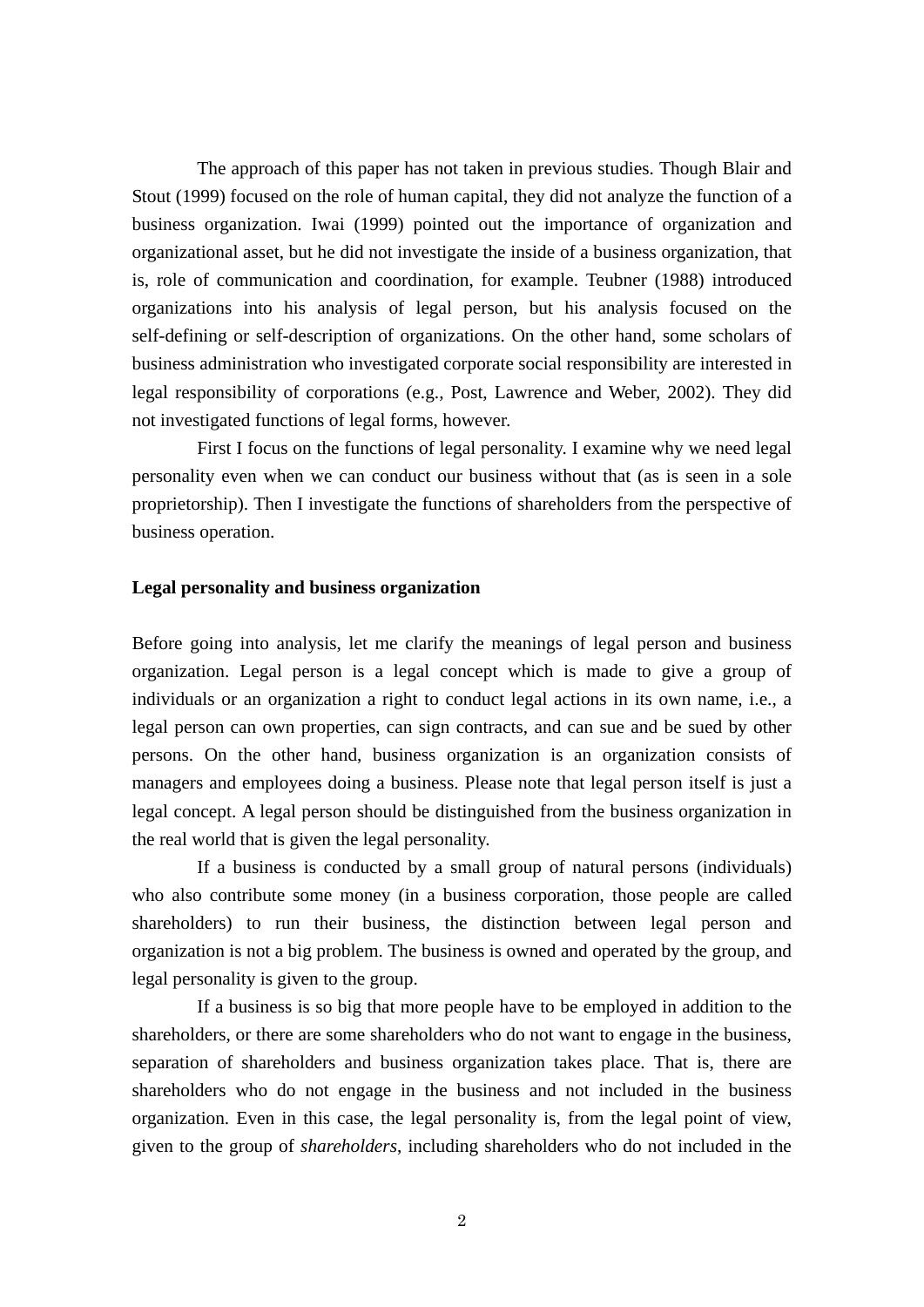business organization. Stakeholders – employees, suppliers, customers, lenders and others – contract with this legal person and make the business organization.

 The problem here is functions of legal personality in doing business. In other words, why do we need legal personality to do a business? One simple answer is following; if a group of individuals (i.e., shareholders) does not have legal personality, it is inconvenient for them to own properties or sign contracts since all shareholders have to sign the contract. It might be true, but if so, a representative or an agent of shareholders can make a contract or own properties instead of a legal person.

That is, there are three ways to form a business organization and to conduct its business in a legal manner;

(a) contracts with all shareholders

(b) contracts with a representative or an agent (or small number of representatives or agents) of shareholders.

(c) contracts with the legal person

In the case of (a), singing a contract or having a property registered may be very difficult, because of the reason mentioned above. In the cases of (b) and (c), however, doing such things is not so difficult, since one person or one legal person deals with all legal relationships related to the business of the organization. That is, the difficulty I just mentioned can be eliminated by using an agent or a representative of shareholders. Thus the question why we use the corporate form instead of an agent or a representative remains unsolved.

Another explanation is "asset partitioning," that is, by using the legal personality the assets being used for business are separated from the personal assets of shareholders (the case of (a) ) or of an agent or a representative of shareholders (the case of (b) ). Though this function itself has been known for years or decades, the benefit of this function was recently investigated by Hansmann and Kraakman (2000). They insisted that asset partitioning reduces monitoring cost borne by creditors of a firm and also protect firm's going concern value. Under the context of this paper, their explanation can be understood in a following way; without asset partitioning, potential creditors of the business organization have to monitor the creditworthiness of all shareholders or the agent (or the representative) of shareholders, since creditors of a shareholder or the agent (or the representative) of shareholders can make a claim against (the person's share of) the assets being used for business in the case of the person's insolvency. It requires a large amount of monitoring cost. Moreover, the petition of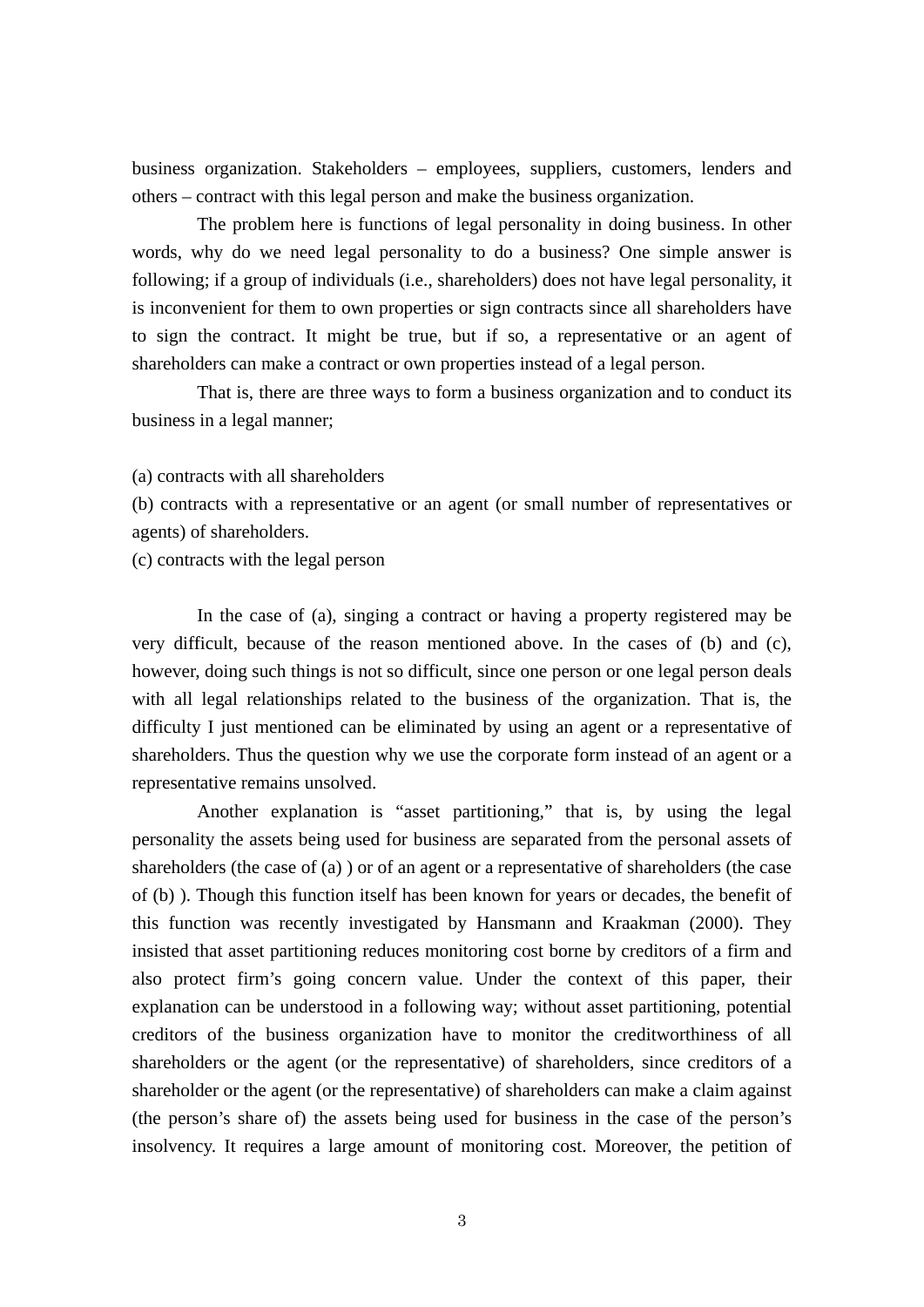bankruptcy may impair or destroy the business organization's value. Though this explains a function of legal personality quite well, they are silent about the problems related to firm-specific human capital that are suggested by Blair and Stout (1999) and Iwai (1999). I will try to provide a synthetic explanation from the standpoint of organization theory.

As I pointed out, human capitals are utilized by organizational coordination. In other words, production of goods and services can be achieved by organizational coordination. Here organizational coordination means a series of communication between employees, managers and other related stakeholders. In this series of communication, an employee communicates some kind of information which is needed for production to another employee, and the latter person behaves based on the information from the former person. Simon (1947) interpreted this series of communication as the chain of decision making. According to Simon (1947), decision making is a process in which draw out a conclusion from decision premises (i.e., factual premises, such as alternatives and the outcome results of these alternatives, and value premises, such as evaluation criteria). Within an organization, the result of decision making of a person is delivered to another person as a decision premise, and the latter person makes a decision based on the delivered information (a decision premise). The whole process of decision making is often called as an organizational decision making.

Decision making needs some time and effort. Especially in a situation that occurs repeatedly, people try to save their time and effort by developing and using a pattern of behavior to deal with the situation, instead of making a decision repeatedly. This patter of behavior is called as a "program" (March and Simon, 1958) and maintained in forms of manuals (standard operating procedures), instructions, or facilities.

In the situation where a business organization has developed a wide "repertoire" of programs and those programs are connected each other, these programs, as well as physical facilities, consists of a complex that can deal with the business efficiently. We can call this complex as the "technical core" as Thompson (1967) called.

Thompson (1967) pointed out influence from the outside of a technical core should be controlled so that the technical core can operate efficiently. Considering this point, we can understand the concept of legal person as a device to control influence from the outside and to ensure efficient operation of a technical core.

In order to investigate this possibility further, let me consider the situation in which an organization doing a complex business – thus it has its technical core – does not have legal personality. In other words, there is a natural person, hereafter Mr. A,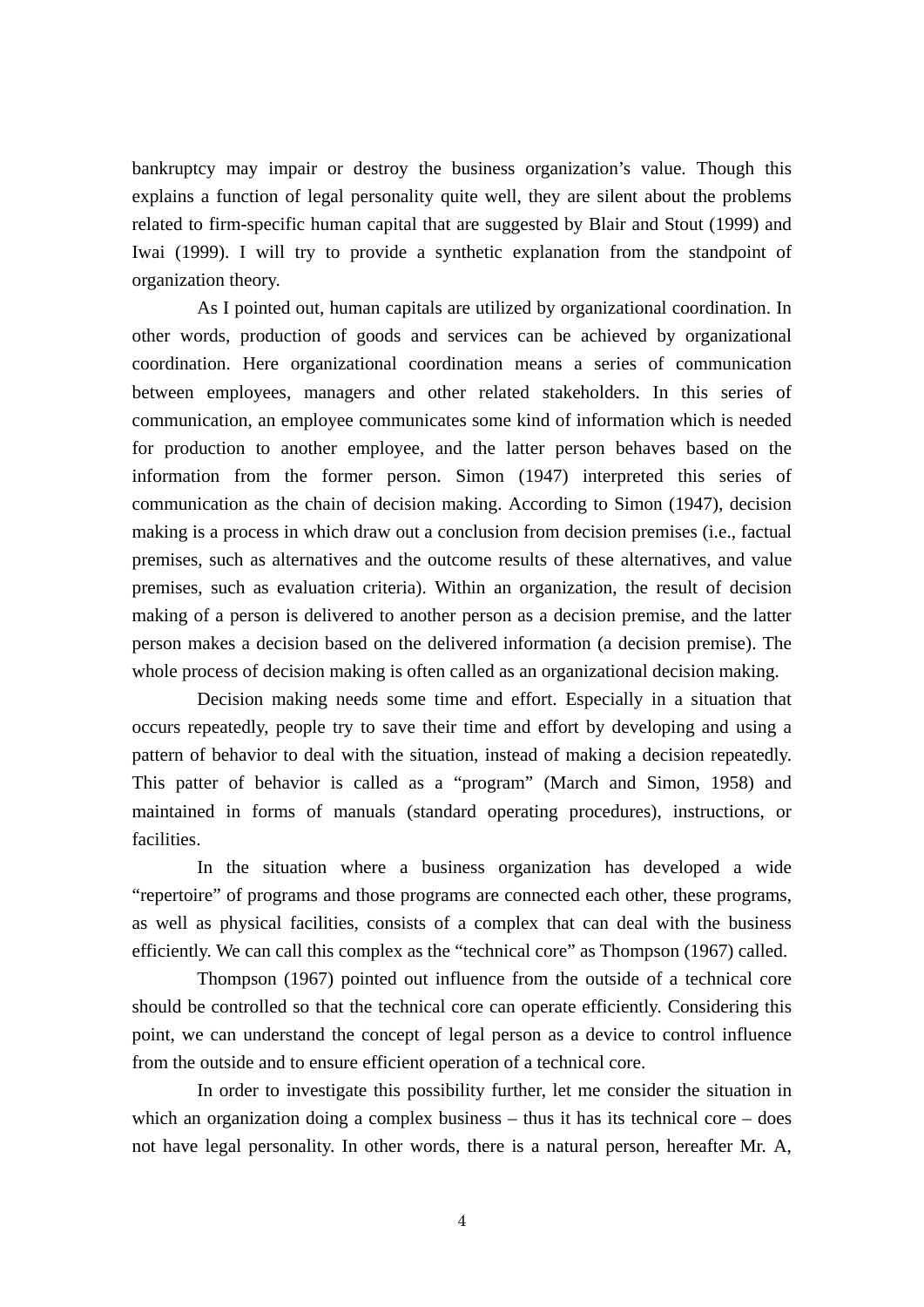legally signs any contract and owns all the property regarding the business. In this situation, the relationship between a shareholder (except for Mr. A, if Mr. A is also a shareholder) and Mr. A can be a loan contract or another type of legal contract. We can understand this situation as if a sole proprietor runs a big business with many employees. In this situation, what kind of problems is there? At least, I can point out four problems.

- (1) Inseparability of the assets being used for business from Mr. A's personal assets
- (2) Unexpected influence comes from Mr. A's personal situation
- (3) Mr. A's legal power to exercise all contractual rights related to the business.
- (4) Mr. A's heavy burden of responsibility

Because of (1), Mr. A can use, sell or consume properties that are necessary for the operation of the technical core. For example, Mr. A can use or sell a truck which is needed to deliver the products of the business enterprise. This kind of behavior is harmful to the technical core of the business organization, since efficient operation of technical core requires stable environment. In addition, some assets for the business may be seized and contracts cannot be maintained when Mr. A goes bankrupt, as is noted above (Hansmann and Kraakman, 2000). Hansmann and Kraakman (2000) pointed out the monitoring cost and enterprise's going concern value, the latter is more important from my point of view. If some assets for business are seized because of the insolvency of Mr. A, the efficient operation of business and thus the value of business may be impaired or destroyed.

Let me go to the problem of (2). If Mr. A dies or decides to retire from the job, all contracts have to be reconstructed with another person, and all properties have to be transferred to that person. In the worst case, the technical core may collapse because of the difficulty of reconstruction of the legal relationships.

As for (3), Mr. A can exercise his power for his own sake, for example, to force some employees to do Mr. A's personal things. Needless to say, it may impair the efficient operation of the technical core. If Mr. A is a shareholder or an agent of shareholders, Mr. A may exercise his power only for shareholders. Even in this situation, there may be a bad influence for the operation of the technical core since shareholders may be myopic or cannot understand the needs for a new investment. Iwai (1999) pointed out that in the classical firm, where the shareholders directly contract with its employees, there is a disincentive to invest for firm-specific assets since those shareholders may exploit the benefit from the investment by threatening employees to dismiss (it's an example of hold-up problem). Only when Mr. A considers the benefit for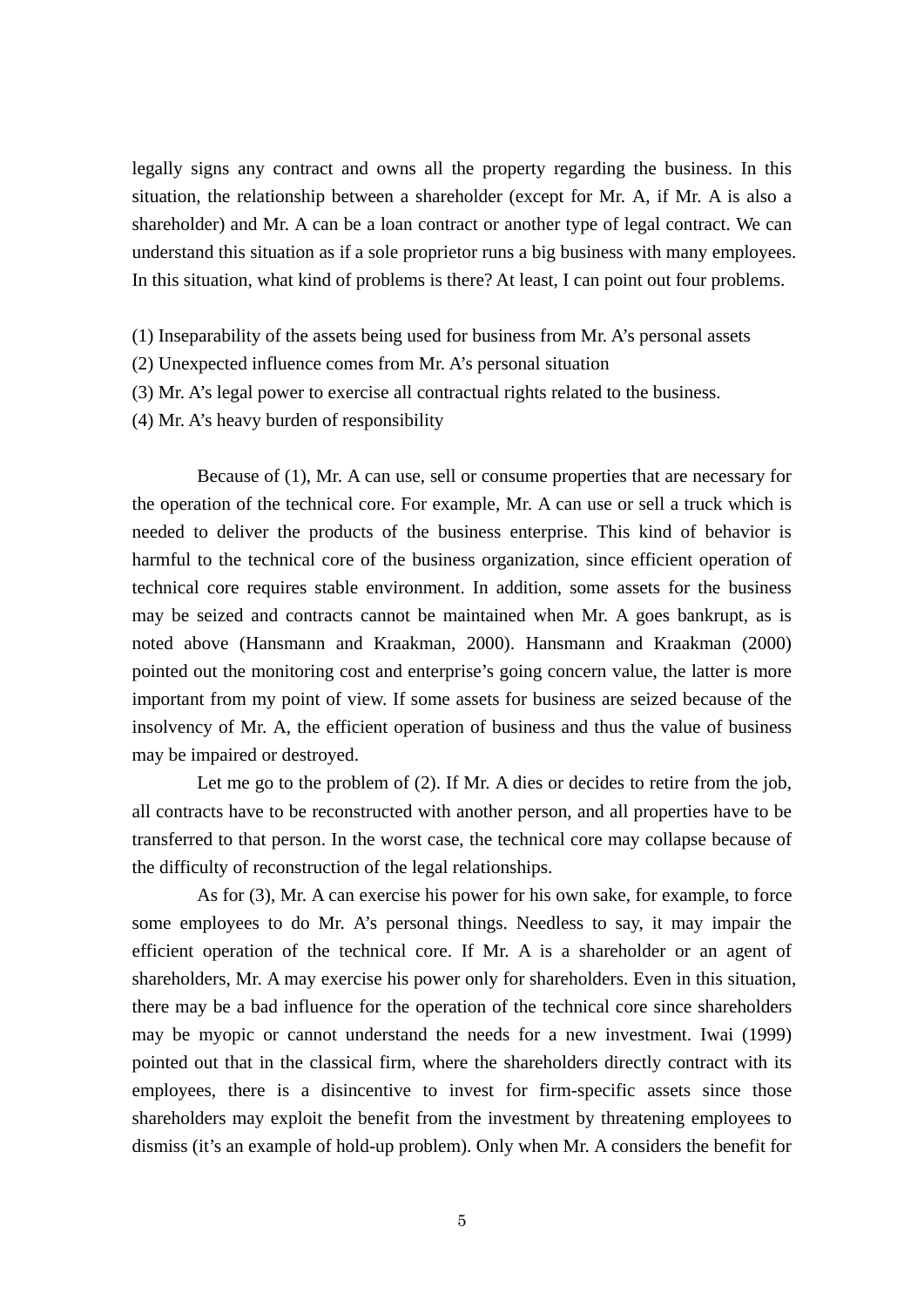the technical core or the organization, this problem does not affect the operation of the technical core.

(4) is somewhat different from the problems above. From Mr. A's point of view, the situation is very burdensome, since Mr. A has to take the responsibility for all matters that are related to legal relationships. As Barnard (1938) pointed out, people usually do not want to take full responsibility for his own decision. Here, Mr. A has to take the responsibility for almost all matters.

 If we utilize legal personality, we can solve all of these problems, since a legal person has no will, no personal matters, and no possibility to die. By utilizing legal personality, the properties for business are separated from those of other people. No one can freely exercise contractual rights related to business, since any shareholder, manager, employee or customer cannot decide the "will" of the legal person by herself. No one has to take responsibility of legal relationships regarding the business. Since legal person does not die and has no personal matters, there is no unexpected influence.

 The discussion here can be summarized as follows. Function of legal personality is to separate shareholders or other natural persons from business organization, and thus ensure efficient operation of the technical core of that organization.

 This may be also good for shareholders, especially those who do not engage in the business, because of two reasons. One reason is that by separating themselves from the business they do not have to worry about the business but can obtain the return from their investment (contribution). The other reason is by utilizing legal personality shareholders can formally secure the right to intervene in the business. If there is a natural person, Mr. A, instead of a legal person, he has his own will and thus it's difficult for shareholders to control Mr. A's decision. A legal person has no will and thus a decision of the legal person is made through a certain formal procedure, and shareholders can participate in the procedure.

#### **Functions of shareholders**

We can thus conclude that legal personality is used to protect the technical core of a business organization from outside influence. The next question is how we can understand the power of shareholder.

 In many countries, shareholders have a power to appoint and dismiss directors. Directors constitute the board of directors, which has a power to decide important matters of business. Shareholders usually do not have a power to make a decision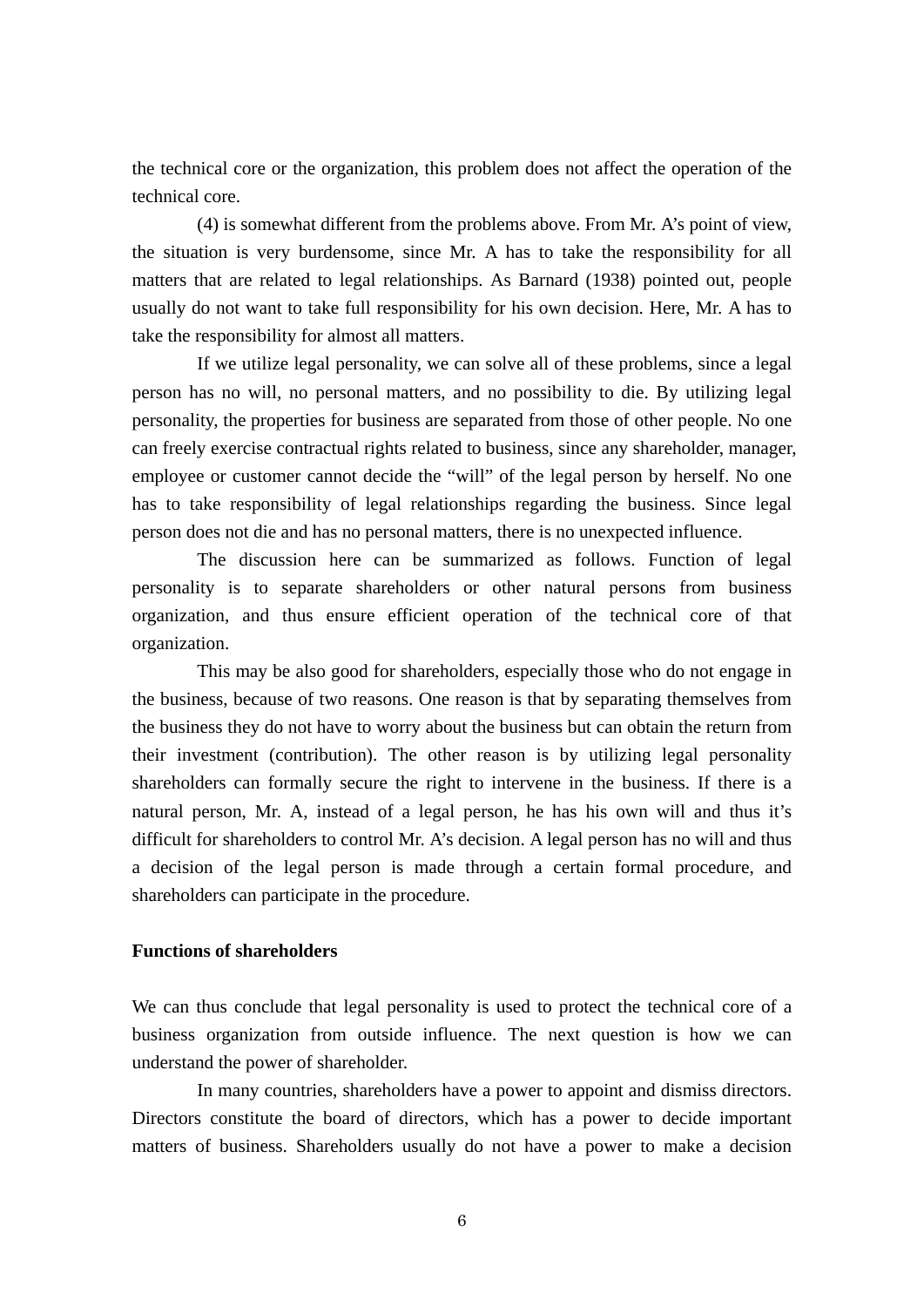regarding the business directly.

 In order to evaluate the power of shareholders, I should consider two kinds of problems. One problem is the efficient operation of a technical core. If shareholders have enough power to monitor and control the business completely, problems of (1) and (3) take place again and thus the efficient operation of the technical core may be impaired. That is, shareholders can use or sell assets required for the business at the expense of the efficient operation of the technical core<sup>[2](#page-7-0)</sup>, or they may be so myopic that they do not approve new investment that is needed for the business. In this regard, powers of shareholders must be small.

 The other problem is securing the possibility of change in the technical core. As I mentioned, influence from the outside should be controlled in order to secure efficient operation of a technical core (Thompson, 1967). In other words, the technical core should be kept stable. If people try to keep a technical core stable, however, it's very difficult to change the technical core, even when it becomes obsolete or it is not well-adapted to the environment. In the extreme case, it may produce negative value to the society. In these cases, executives cannot change the technical core since they are involved in it. So it is important to have some people who can change the technical core or force executives to change it. Those people have to have an incentive to do so. Giving shareholders the right to intervene the business is one resolution to solve this problem, since they want to increase returns from their investment, they have an incentive to monitor and intervene the business.

 Considering those two problems, we can understand the power conferred to shareholders is the result of the attempt to solve these problems. Since shareholders cannot decide business matters directly, they cannot affect the operation of the technical core. On the other hand, they can force executives to change the technical core by appointing new directors when the technical core become obsolete or is not well-adapted. In short, shareholders can be understood as an "alarming device."

### **Discussion and Conclusion**

-

In this paper, I examined the functions of a business corporation as a legal form, by focusing on legal personality and shareholders.

My conclusion is as follows; a function of legal personality is to protect the technical core of a business organization from the outside influence. A function of

<span id="page-7-0"></span><sup>2</sup> This kind of problem can be seen in M&As. Some companies may acquire another company and then divide and sell out some divisions to obtain cash. This problem is basically the same as the problem of the "breach of trust" (Shleifer and Summers, 1988).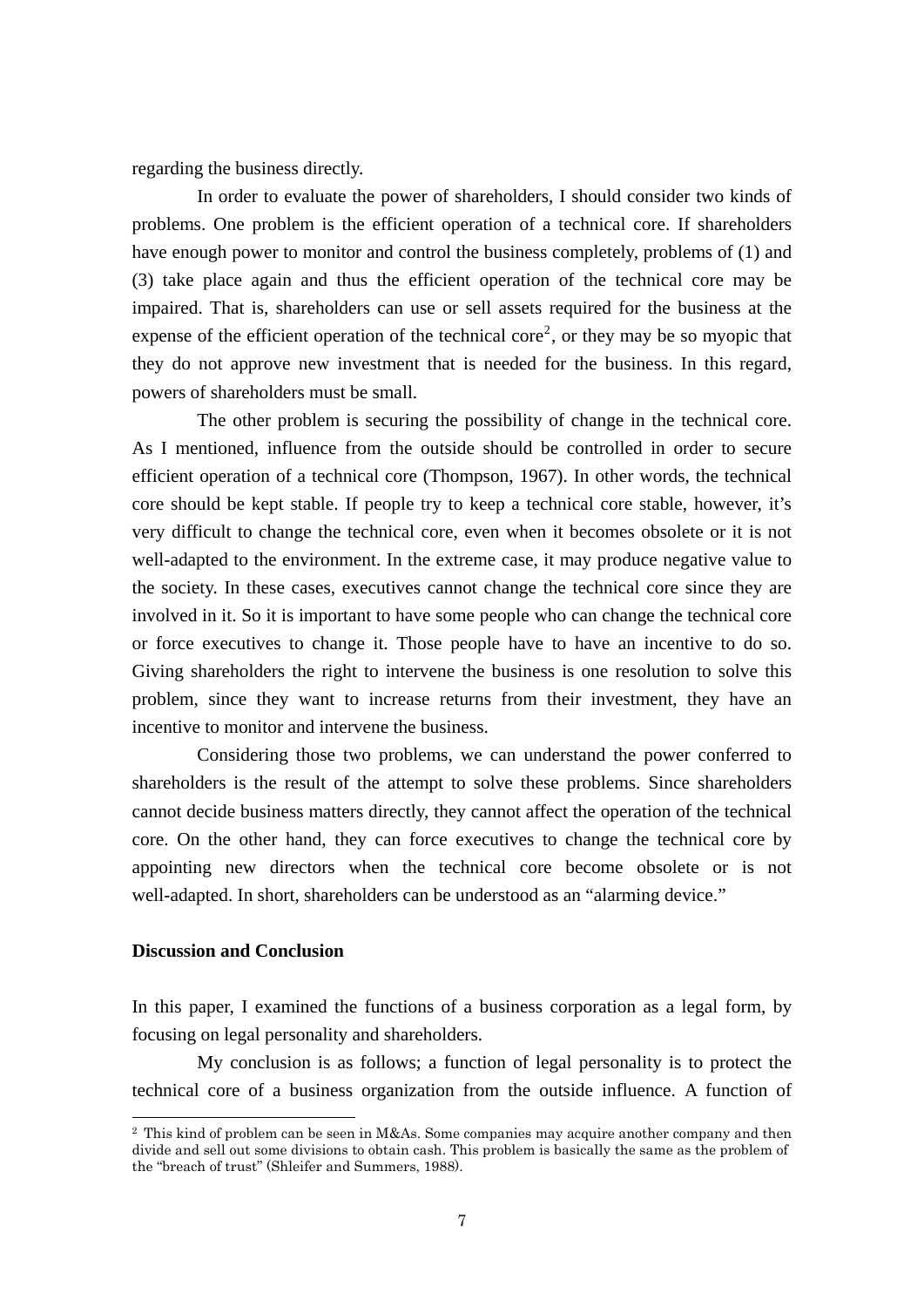shareholders is to change the technical core when it is obsolete or not well-adapted, but powerful shareholders may impair the efficient operation of the technical core. Thus only restricted rights of governance are conferred to shareholders.

In summary, a business corporation provides a good environment for business, even though it imposes some restrictions on the discretion of shareholders. If we use a sole proprietorship, in which the sole contributor have a wide range of discretion, instead of a business corporation, for example, the smooth operation of the technical core would become more difficult. On the other hand, if we do not have shareholders, that is, people who have powers and incentives to monitor and intervene the operation of business, we cannot assure that the technical core of a business is not out of date nor harmful to the society. In my opinion, this situation was seen in state-owned companies at least to some extent.

The conclusion of this paper also indicates that we should be careful when we talk about the shareholders' "ownership" of a business corporation. Needless to say, shareholders' contributions are fundamental to a business corporation. Nevertheless, it seems to me that by using the term "ownership" we may misunderstand the nature of the rights of shareholders. More detailed analysis of the shareholders' rights remains to be solved in the future.

#### **References**

- Alchian, Armen A., and Harold Demsetz (1972) "Production, information costs, and economic organization," *American Economic Review*, 62, 777-795.
- Barnard, Chester I. (1938) The Functions of Executive. Cambridge, Mass.: Harvard University Press.
- Blair, Margaret M., and Lynn A. Stout (1999) "A team production theory of corporate law," *Virginia Law Review*, 85, 247-328.
- Hansmann, Henry, and Reinier Kraakman (2000) "The essential role of organizational law," *Yale Law Journal*, 110, 387-440.
- Hansmann, Henry, and Reinier Kraakman (2001) "The end of history for corporate law," *Georgetown Law Journal* 89, 439-468.
- Iwai, Katsuhito (1999) "Persons, Things and Corporations: The Corporate Personality Controversy and Comparative Corporate Governance," *American Journal of Comparative Law*, 47, 583-632.
- March, James G., and Herbert A. Simon (1958) *Organizations*. New York: John Wiley & Sons.